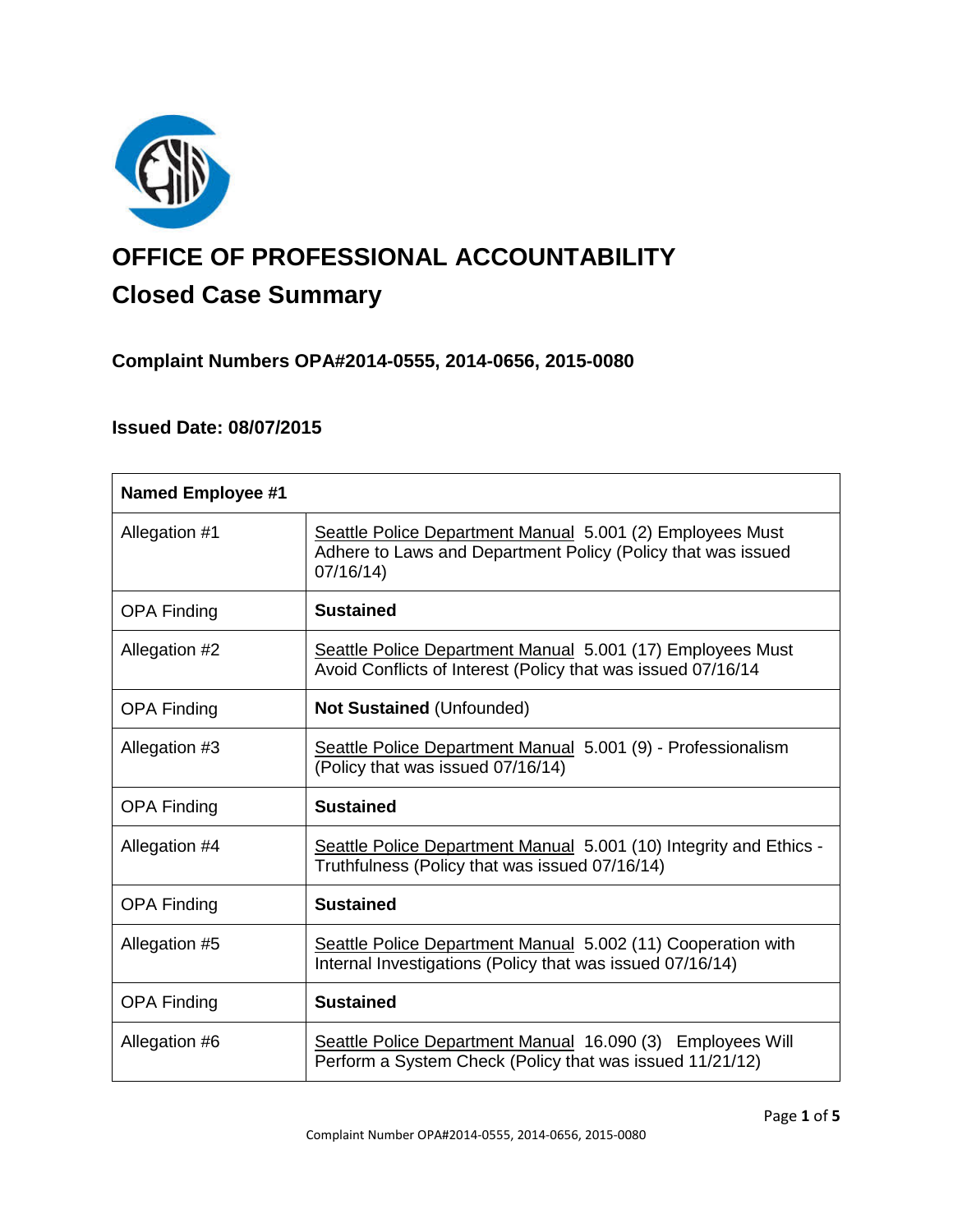| <b>OPA Finding</b>      | <b>Sustained</b>                                                                                                                                                        |
|-------------------------|-------------------------------------------------------------------------------------------------------------------------------------------------------------------------|
| Allegation #7           | Seattle Police Department Manual 16.090 (4) Employees Will<br>Record Enforcement-Related Activity Which Occurs Within Camera<br>Range (Policy that was issued 11/21/12) |
| <b>OPA Finding</b>      | <b>Not Sustained (Inconclusive)</b>                                                                                                                                     |
| Allegation #8           | Seattle Police Department Manual 5.001 (14) Employees Obey any<br>Lawful Order Issued by a Superior Officer (Policy that was issued<br>07/16/14)                        |
| <b>OPA Finding</b>      | <b>Sustained</b>                                                                                                                                                        |
| Allegation #9           | Seattle Police Department Manual 5.120 IV. Secondary<br>Employment Permit (form 1.30) (Policy that was issued 03/19/14)                                                 |
| <b>OPA Finding</b>      | <b>Sustained</b>                                                                                                                                                        |
| <b>Final Discipline</b> | <b>Retired in lieu of Termination (Settled)</b>                                                                                                                         |

# **INCIDENT SYNOPSIS**

This closed case summary covers three separate OPA investigations.

In the first instance, the named employee reported to another law enforcement agency that his police equipment, including his firearm, was stolen during a car prowl outside of his home. The named employee later claimed to have found his equipment at his home. When a detective from the other law enforcement agency contacted the named employee for follow up, the named employee was uncooperative and evasive, told the detective that he had recovered his items, but did not disclose that a theft had not in fact occurred. Having concerns about this story, the other law enforcement agency notified the Seattle Police Department. OPA interviewed the named employee who made a number of inconsistent and contradictory statements about how his equipment went missing and how his equipment was recovered or found.

In the second instance, the named employee on multiple occasions did not perform the In-Car Video (ICV) systems checks as directed by his supervisor, despite receiving individualized training on how to use the ICV system. When the named employee was not able to get the equipment to work during law enforcement actions, the named employee just stopped using the In-Car Video system as required by policy.

The final instance occurred throughout 2014 where the named employee worked off-duty for at least two secondary employers but did not have any Secondary Employment Permits on file.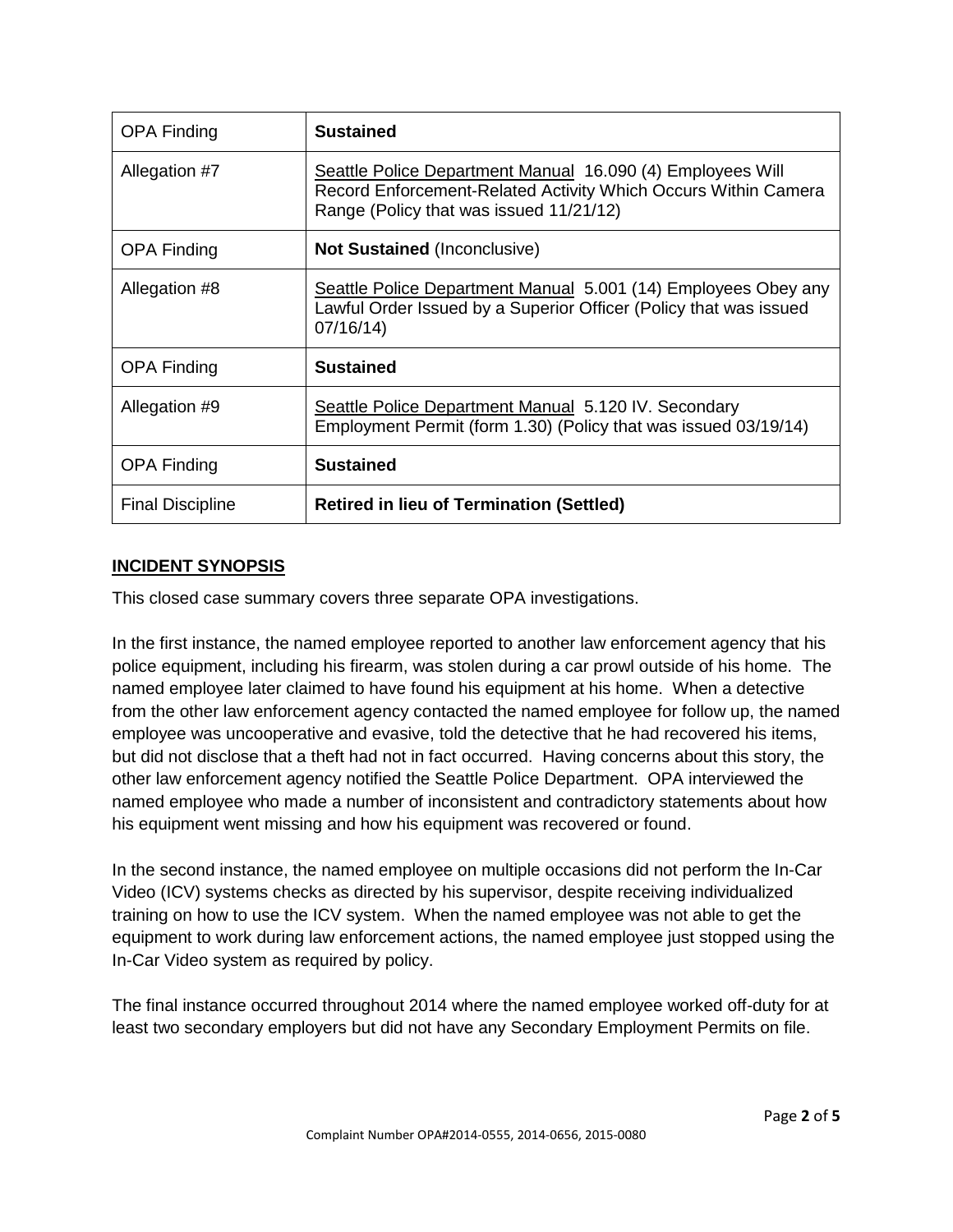# **COMPLAINT**

In the first instance, the complainant, another law enforcement agency, alleged that after the named employee had made a police report about a theft, he was not fully cooperative with the agency's follow-up investigator and may have taken action himself to recover stolen property.

In the second instance, a supervisor within the department alleged that the named employee had not regularly been conducting In-Car Video (ICV) system checks or using the ICV to record law enforcement activity.

The final instance, a supervisor within the department alleged that the named employee did not have approved Secondary Employment Permit form(s) on file for his off-duty work.

# **INVESTIGATION**

The OPA investigation included the following actions:

- 1. Review of the complaint memos
- 2. Interviews of witnesses
- 3. Search for and review of all relevant records and other evidence
- 4. Review of any secondary employment permits on file with the department
- 5. Search for additional similar incidents
- 6. Interviews of SPD employees

# **ANALYSIS AND CONCLUSION**

The named employee had several allegations of misconduct that were reviewed through three separate OPA investigations. A police officer's obligation is to be truthful, professional, and forthcoming. The named employee's decision to provide materially false and misleading information to another law enforcement agency that was investigating what they understood to be a crime is a fundamental violation of the named employee's role as a police officer. The named employee was dishonest in his interviews with OPA and was uncooperative with OPA's efforts to investigate the circumstances surrounding this incident. The failure to use ICV as instructed and to obtain secondary work permits shows a pattern of unwillingness to follow Department rules. These actions by the named employee violate the trust placed in him by the community he serves. The dishonesty, violation of law, and professionalism findings, are serious enough that each of these findings alone would merit termination of employment.

# **FINDINGS**

## **Named Employee #1**

## Allegation #1

The weight of the evidence showed that the named employee made false or misleading statements in violation of RCW 9A.76.175 to a public servant. By violating this state law, the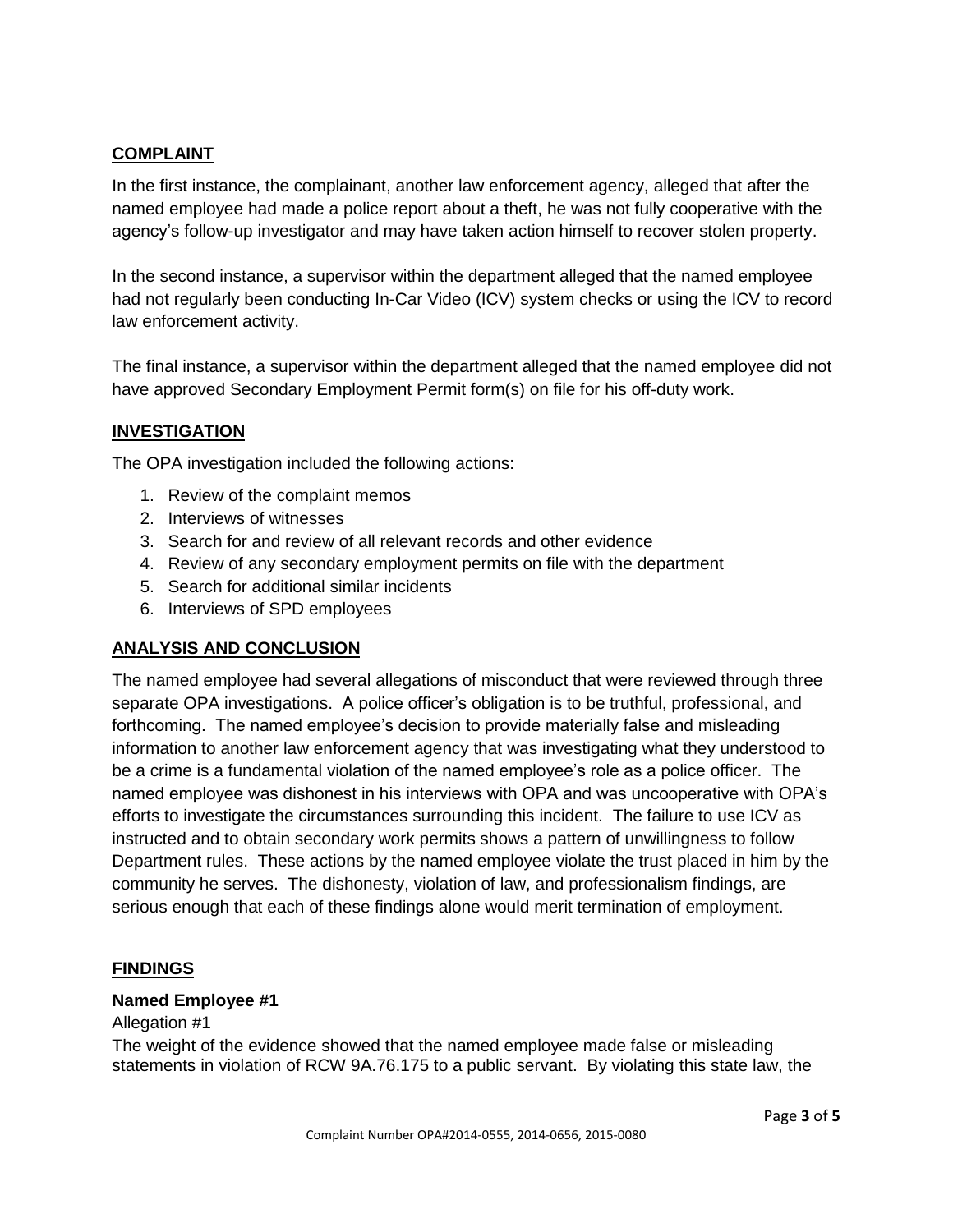named employee also violated Department policy. Therefore a **Sustained** finding was issued for *Employees Must Adhere to Laws and Department Policy*.

## Allegation #2

Conflicts of interest arise when an officer is called to investigate someone with whom they have a personal relationship or on their own behalf. The evidence showed that the named employee did not investigate the theft, and in fact, that no theft occurred. Therefore a finding of **Not Sustained** (Unfounded) was issued for *Employees Must Avoid Conflicts of Interest.*

### Allegation #3

The weight of the evidence showed that the named employee acted in an unprofessional manner that was not consistent with departmental expectations and undermined the confidence of the public in the department. Therefore a **Sustained** finding was issued for *Professionalism*.

#### Allegation #4

The weight of the evidence showed that the named employee was not truthful in all of his communications with the department or the other law enforcement agency. Therefore a **Sustained** finding was issued for *Integrity and Ethics -Truthfulness*.

## Allegation #5

The weight of the evidence showed that the named employee was untruthful and uncooperative with the OPA investigations. Therefore a **Sustained** finding was issued for *Cooperation with Internal Investigations*.

#### Allegation #6

The weight of the evidence showed that the named employee did not perform ICV system checks as per departmental expectations and policies. The evidence also showed that there were no documented reports of malfunction of the ICV system installed in the vehicle assigned to the named employee for the shifts that he worked during the timeframe of the investigation. Therefore a **Sustained** finding was issued for *Employees Will Perform a System Check*.

#### Allegation #7

The evidence could not prove or disprove that the named employee purposefully did not record law enforcement actions. Therefore a finding of **Not Sustained** (Inconclusive) was issued for *Employees Will Record Enforcement-Related Activity Which Occurs Within Camera Range*.

#### Allegation #8

The weight of the evidence showed that the named employee's supervisor conducted a performance counseling session with the named employee and directed the named employee to use the ICV system as required by Department Policy. The named employee did not follow this order from his supervisor during the month of October 2014. Therefore a **Sustained** finding was issued for *Employees Obey any Lawful Order Issued by a Superior Officer*.

## Allegation #9

The weight of the evidence showed that there were no approved Secondary Employment Permit form(s) on file with the Department for 2014. Therefore a **Sustained** finding was issued for *Secondary Employment; IV Secondary Employment Permit*.

Discipline imposed: **Retired in lieu of Termination (Settled)**